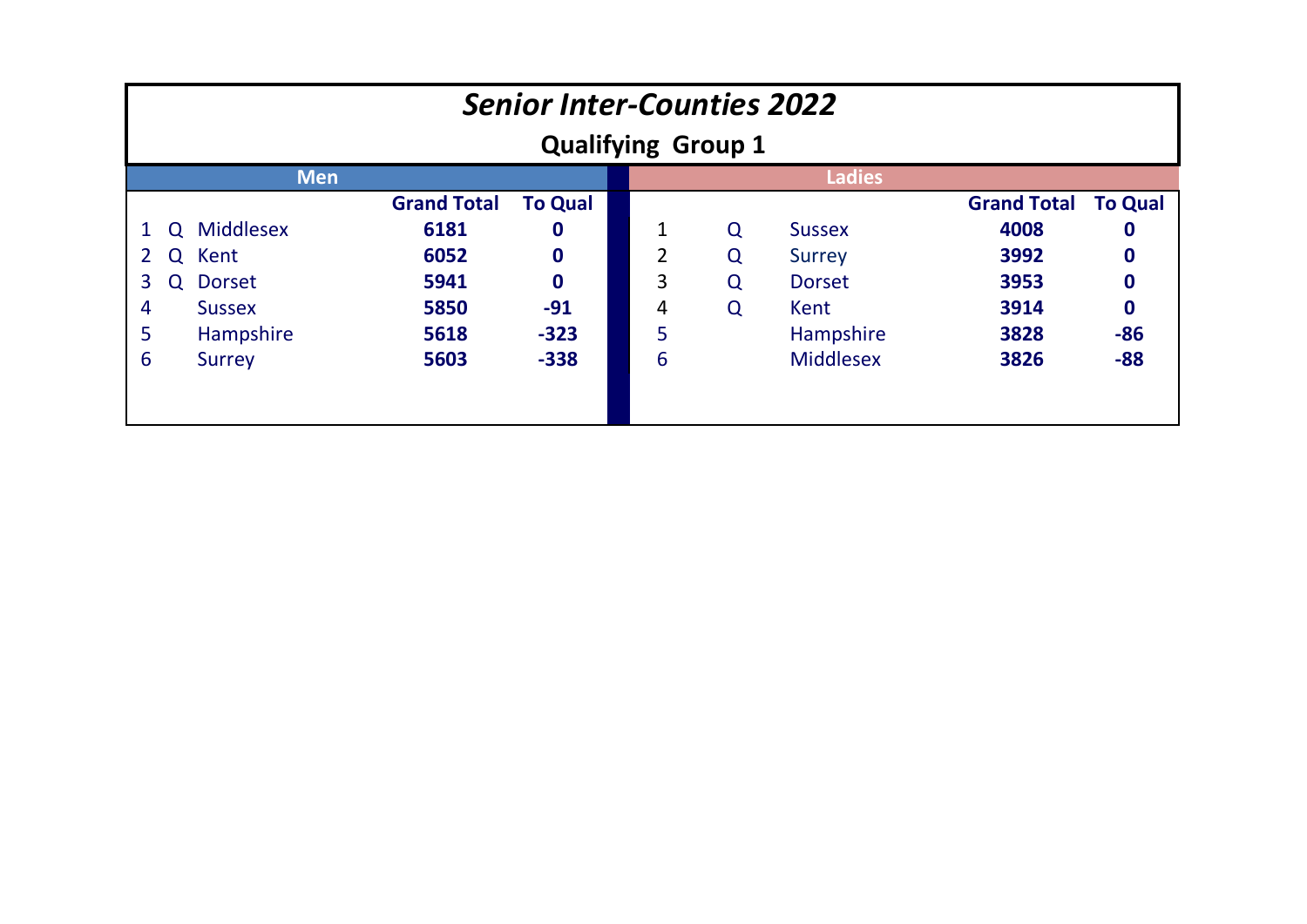|                           | Name              | County  |     |      |     |            |                                           |            |                  |                |
|---------------------------|-------------------|---------|-----|------|-----|------------|-------------------------------------------|------------|------------------|----------------|
|                           |                   |         |     |      |     |            | Game 1 Game 2 Game 3 Game 4 Game 5 Game 6 |            | Total            | Ave            |
| 1 Alan                    | Wicks             |         |     |      |     |            |                                           |            | $\pmb{0}$        |                |
| 2 Ron                     | Griffin           |         | 172 | 232  | 177 |            |                                           |            | 581              | 193.7          |
| Mike<br>$\mathbf{3}$      | Smyth             |         | 183 | 184  | 163 | 214        | 172                                       | 222        | 1138             | 189.7          |
| lan<br>4                  | Taylor            |         | 212 | 186  | 200 | 201        | 258                                       | 211        | 1268             | 211.3          |
| 5 Kevin                   | Pilley            |         | 225 | 243  | 193 | 204<br>199 | 177                                       | 247        | 1289             | 214.8          |
| Chris<br>6<br>7 Pete      | Harris<br>Sanders |         | 135 | 191  | 170 | 189        | 192<br>222                                | 184<br>183 | 575<br>1090      | 191.7<br>181.7 |
| <b>Brian</b><br>8         | Wright            | Dorset  |     |      |     |            |                                           |            | $\pmb{0}$        |                |
| 9                         |                   |         |     |      |     |            |                                           |            | $\pmb{0}$        |                |
| 10                        |                   |         |     |      |     |            |                                           |            | $\pmb{0}$        |                |
| 11                        |                   |         |     |      |     |            |                                           |            | $\pmb{0}$        |                |
| 12                        |                   |         |     |      |     |            |                                           |            | $\pmb{0}$        |                |
| 13                        |                   |         |     |      |     |            |                                           |            | $\pmb{0}$        |                |
| 14                        |                   |         |     |      |     |            |                                           |            | $\pmb{0}$        |                |
| 15                        |                   |         |     |      |     |            |                                           |            | $\pmb{0}$        |                |
|                           |                   | Pinfall | 927 | 1036 | 903 | 1007       | 1021                                      | 1047       | 5941             | 990.2          |
|                           |                   |         | 927 | 1036 | 903 | 1007       | 1021                                      | 1047       | 5941             |                |
|                           |                   |         |     |      |     |            |                                           |            |                  |                |
| 1 Liz                     | Griffin           |         | 155 | 126  |     | 131        |                                           |            | 412              | 137.3          |
| 2 Lynn                    | Squibb            |         | 168 | 190  | 156 | 168        | 154                                       | 181        | 1017             | 169.5          |
| 3 Mary                    | Head              |         |     |      |     |            |                                           |            | $\pmb{0}$        |                |
| 4 Sally-Ann               | Webb              |         | 164 | 180  | 136 |            | 173                                       | 187        | 840              | 168.0          |
| 5 Angie                   | <b>Brown</b>      |         | 166 | 186  | 184 | 168        | 163                                       | 204        | 1071             | 178.5          |
| 6 Carol<br>$\overline{7}$ | Ailes             |         |     |      | 145 | 149        | 160                                       | 159        | 613<br>$\pmb{0}$ | 153.3          |
| $\bf 8$                   |                   | Dorset  |     |      |     |            |                                           |            | $\pmb{0}$        |                |
| $\boldsymbol{9}$          |                   |         |     |      |     |            |                                           |            | $\pmb{0}$        |                |
| 10                        |                   |         |     |      |     |            |                                           |            | $\pmb{0}$        |                |
| 11                        |                   |         |     |      |     |            |                                           |            | $\pmb{0}$        |                |
| 12                        |                   |         |     |      |     |            |                                           |            | $\pmb{0}$        |                |
| 13                        |                   |         |     |      |     |            |                                           |            | $\pmb{0}$        |                |
| 14                        |                   |         |     |      |     |            |                                           |            | $\pmb{0}$        |                |
| 15                        |                   |         |     |      |     |            |                                           |            | $\pmb{0}$        |                |
|                           |                   | Pinfall | 653 | 682  | 621 | 616        | 650                                       | 731        | 3953             | 658.8          |
|                           |                   |         | 653 | 682  | 621 | 616        | 650                                       | 731        | 3953             |                |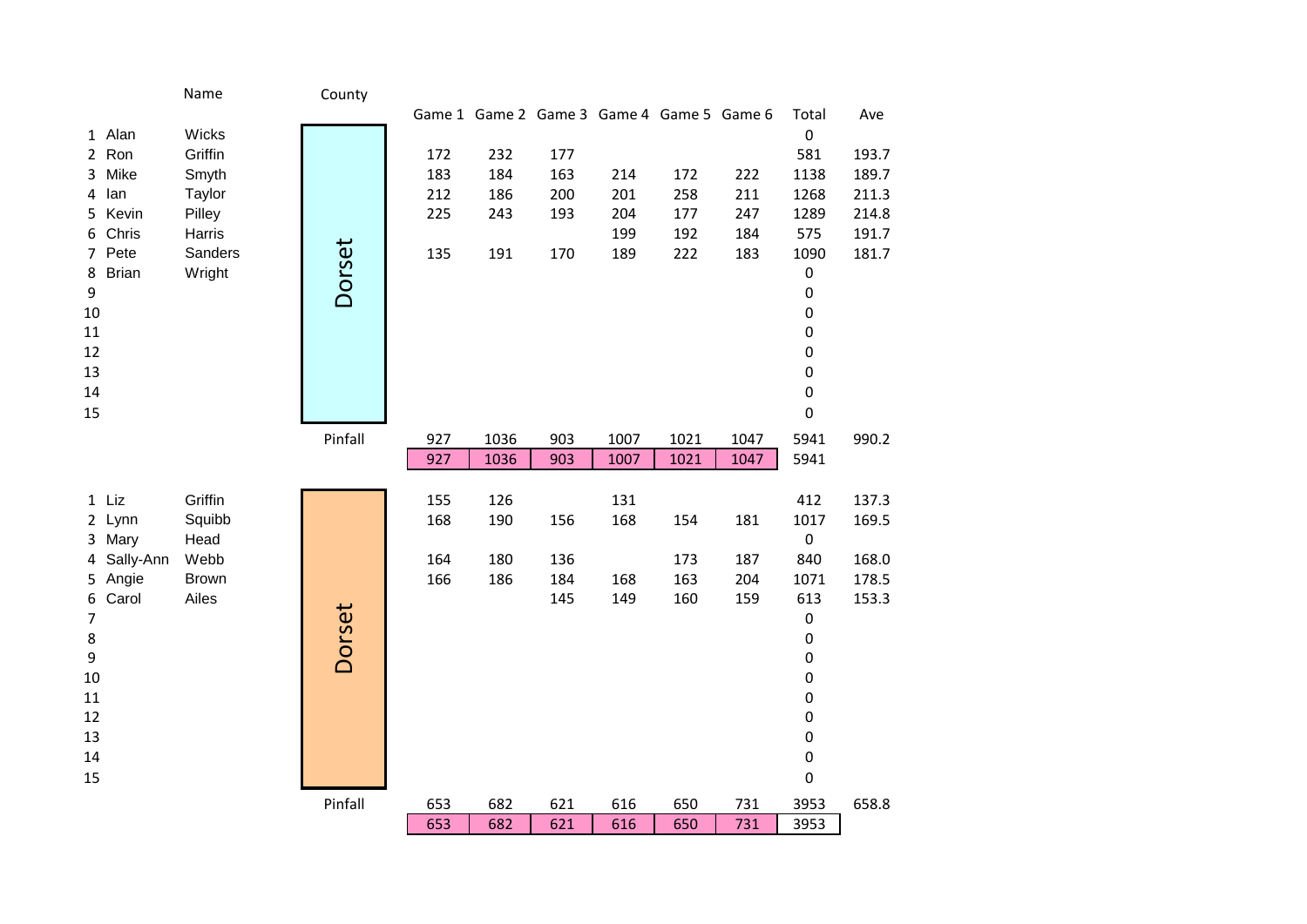|                         | Name                               | County  |     |      |      |     |                                           |      |                        |        |
|-------------------------|------------------------------------|---------|-----|------|------|-----|-------------------------------------------|------|------------------------|--------|
|                         |                                    |         |     |      |      |     | Game 1 Game 2 Game 3 Game 4 Game 5 Game 6 |      | <b>Total</b>           | Ave    |
| 1 Steve                 | Carnell                            |         | 227 | 257  | 190  | 148 |                                           |      | 822                    | 205.5  |
| Chris<br>$\overline{2}$ | <b>Skudder</b>                     |         |     |      |      |     |                                           |      | $\pmb{0}$              |        |
| Keith<br>$\overline{3}$ | Hodge                              |         | 145 |      |      |     | 163                                       | 194  | 502                    | 167.3  |
| Sean<br>4               | Purcell                            |         | 205 | 247  | 237  | 206 | 202                                       | 215  | 1312                   | 218.7  |
| <b>Bob</b><br>5.        | Ockleford                          |         |     |      |      |     |                                           |      | $\pmb{0}$              |        |
| Chris<br>6.             | <b>Taaffe</b>                      |         |     |      |      |     |                                           |      | $\pmb{0}$              |        |
| 7 Clive<br>8 Steve      | <b>Mitchell</b><br><b>Williams</b> | Kent    |     |      |      |     |                                           |      | $\pmb{0}$              |        |
| <b>Clive</b><br>9       | <b>Mitchall</b>                    |         | 224 | 218  | 189  | 235 | 198                                       | 239  | 1303<br>$\pmb{0}$      | 217.2  |
| 10 Alan                 | Cross                              |         |     |      |      |     |                                           |      | $\pmb{0}$              |        |
| 11 John                 | <b>Hinch</b>                       |         | 187 | 203  | 201  | 182 | 185                                       | 228  | 1186                   | 197.7  |
| 12 Simon                | Carter                             |         |     | 213  | 202  | 150 | 191                                       | 171  | 927                    | 185.4  |
| 13 Scott                | Fleming                            |         |     |      |      |     |                                           |      | $\pmb{0}$              |        |
| 14                      |                                    |         |     |      |      |     |                                           |      | $\pmb{0}$              |        |
| 15                      |                                    |         |     |      |      |     |                                           |      | $\mathbf 0$            |        |
|                         |                                    | Pinfall | 988 | 1138 | 1019 | 921 | 939                                       | 1047 | 6052                   | 1008.7 |
|                         |                                    |         | 988 | 1138 | 1019 | 921 | 939                                       | 1047 | 6052                   |        |
|                         |                                    |         |     |      |      |     |                                           |      |                        |        |
| 1 Jan                   | Hodge                              |         | 211 | 164  | 175  | 203 | 169                                       | 162  | 1084                   | 180.7  |
| 2 Denise                | <b>Dyke</b>                        |         | 149 | 178  | 141  | 179 | 156                                       | 136  | 939                    | 156.5  |
| Tina<br>3               | <b>Gibbins</b>                     |         | 137 | 201  | 154  | 163 | 168                                       | 158  | 981                    | 163.5  |
| Janet<br>4              | Rankin                             |         |     |      | 147  | 152 | 140                                       | 155  | 594                    | 148.5  |
| Elaine<br>5             | <b>Martin</b>                      |         | 174 | 142  |      |     |                                           |      | 316                    | 158.0  |
| 6                       |                                    |         |     |      |      |     |                                           |      | $\pmb{0}$              |        |
| $\overline{7}$          |                                    | Kent    |     |      |      |     |                                           |      | $\pmb{0}$              |        |
| 8                       |                                    |         |     |      |      |     |                                           |      | $\mathbf 0$            |        |
| 9                       |                                    |         |     |      |      |     |                                           |      | $\pmb{0}$              |        |
| 10                      |                                    |         |     |      |      |     |                                           |      | $\pmb{0}$              |        |
| 11<br>12                |                                    |         |     |      |      |     |                                           |      | $\pmb{0}$<br>$\pmb{0}$ |        |
| 13                      |                                    |         |     |      |      |     |                                           |      | $\pmb{0}$              |        |
| 14                      |                                    |         |     |      |      |     |                                           |      | $\pmb{0}$              |        |
| 15                      |                                    |         |     |      |      |     |                                           |      | $\pmb{0}$              |        |
|                         |                                    | Pinfall | 671 | 685  | 617  | 697 | 633                                       | 611  | 3914                   | 652.3  |
|                         |                                    |         | 671 | 685  | 617  | 697 | 633                                       | 611  | 3914                   |        |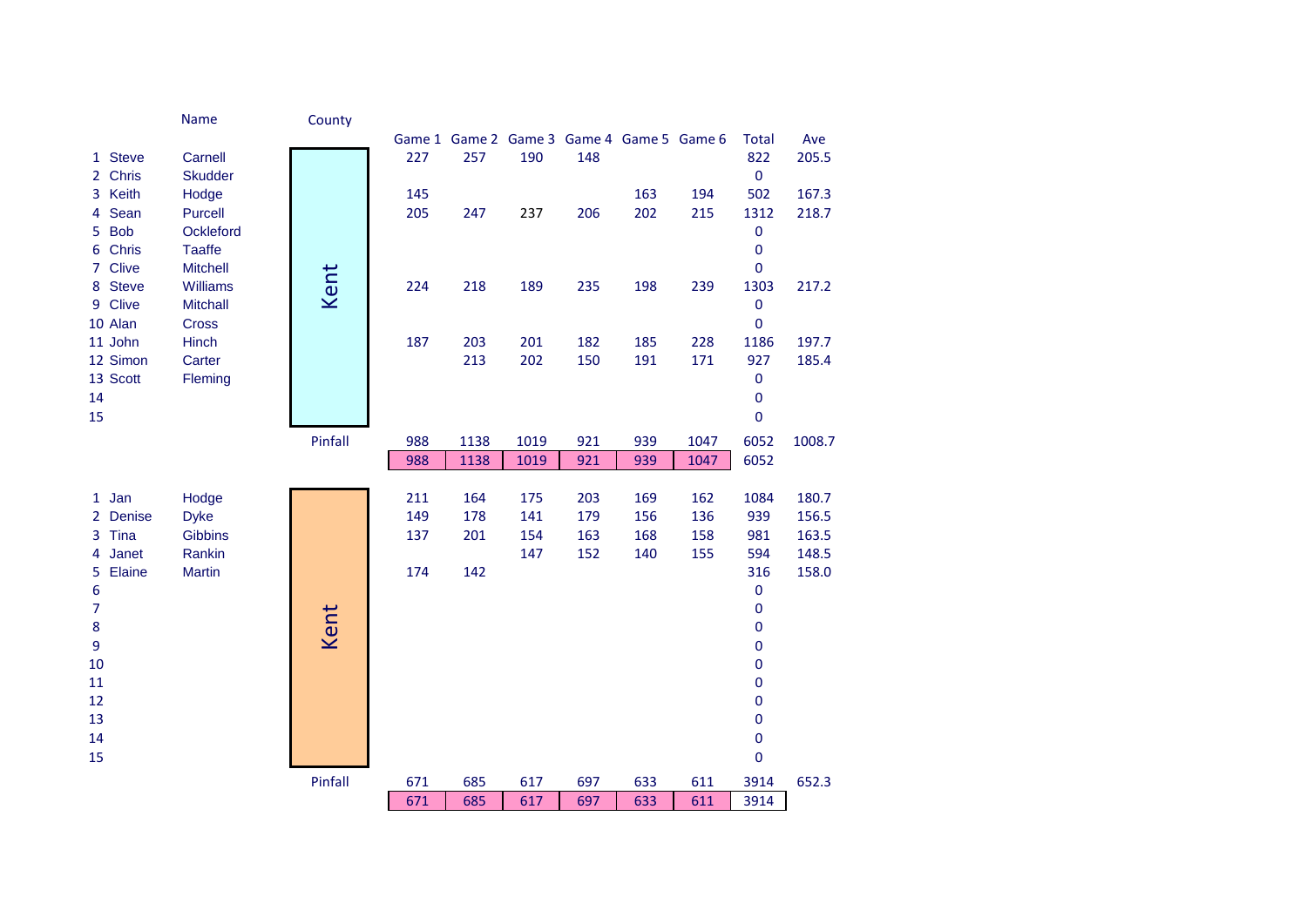|                       | Name           | County    |            |            |                                           |     |     |     |                    |       |
|-----------------------|----------------|-----------|------------|------------|-------------------------------------------|-----|-----|-----|--------------------|-------|
| 1 Russell             | Scott          |           |            |            | Game 1 Game 2 Game 3 Game 4 Game 5 Game 6 |     |     |     | Total<br>$\pmb{0}$ | Ave   |
| Jim<br>$\overline{2}$ | Allan          |           | 157        | 147        |                                           |     |     | 215 | 519                | 173.0 |
| Tony<br>3             | Harris         |           | 194        | 205        | 223                                       | 200 | 175 |     | 997                | 199.4 |
| Dave<br>4             | <b>Bristow</b> |           | 189        | 217        | 233                                       | 177 | 181 | 184 | 1181               | 196.8 |
| 5 Trev                | <b>Birch</b>   |           | 256        | 211        | 180                                       | 192 | 182 | 166 | 1187               | 197.8 |
| Maurie<br>6           | Phillott       |           |            |            | 173                                       | 181 | 167 |     | 521                | 173.7 |
| Mike<br>$7^{\circ}$   | Sykes          |           | 146        | 198        | 160                                       |     |     | 169 | 673                | 168.3 |
| Suren<br>8            | Johanssen      |           |            |            |                                           |     |     |     | $\pmb{0}$          |       |
| 9 Bob                 | Strong         | Hampshire |            |            |                                           | 190 | 179 | 171 | 540                | 180.0 |
| 10 Kev                | Reed           |           |            |            |                                           |     |     |     | 0                  |       |
| 11 Ken                | <b>Burton</b>  |           |            |            |                                           |     |     |     | 0                  |       |
| 12                    |                |           |            |            |                                           |     |     |     | 0                  |       |
| 13<br>14              |                |           |            |            |                                           |     |     |     | 0<br>0             |       |
| 15                    |                |           |            |            |                                           |     |     |     | 0                  |       |
|                       |                |           |            |            |                                           |     |     |     |                    |       |
|                       |                | Pinfall   | 942<br>942 | 978<br>978 | 969                                       | 940 | 884 | 905 | 5618               | 936.3 |
|                       |                |           |            |            | 969                                       | 940 | 884 | 905 | 5618               |       |
| 1 Lesley              | Jones          |           | 151        | 224        | 168                                       | 135 | 191 | 163 | 1032               | 172.0 |
| 2 Sandra              | Simmonds       |           |            |            |                                           |     |     |     | $\mathsf 0$        |       |
| Debbie<br>3           | Law            |           | 149        | 165        | 154                                       | 161 | 140 | 168 | 937                | 156.2 |
| Julie<br>4            | Johanssen      |           | 147        | 160        | 136                                       | 155 | 180 | 137 | 915                | 152.5 |
| 5 Val                 | Hopcroft       |           | 173        | 144        | 185                                       | 137 | 155 | 150 | 944                | 157.3 |
| 6                     |                | Hampshire |            |            |                                           |     |     |     | 0                  |       |
| $\overline{7}$        |                |           |            |            |                                           |     |     |     | 0                  |       |
| 8                     |                |           |            |            |                                           |     |     |     | 0                  |       |
| 9                     |                |           |            |            |                                           |     |     |     | 0                  |       |
| 10<br>11              |                |           |            |            |                                           |     |     |     | 0<br>0             |       |
| 12                    |                |           |            |            |                                           |     |     |     | 0                  |       |
| 13                    |                |           |            |            |                                           |     |     |     | 0                  |       |
| 14                    |                |           |            |            |                                           |     |     |     | 0                  |       |
| 15                    |                |           |            |            |                                           |     |     |     | 0                  |       |
|                       |                | Pinfall   | 620        | 693        | 643                                       | 588 | 666 | 618 | 3828               | 638.0 |
|                       |                |           | 620        | 693        | 643                                       | 588 | 666 | 618 | 3828               |       |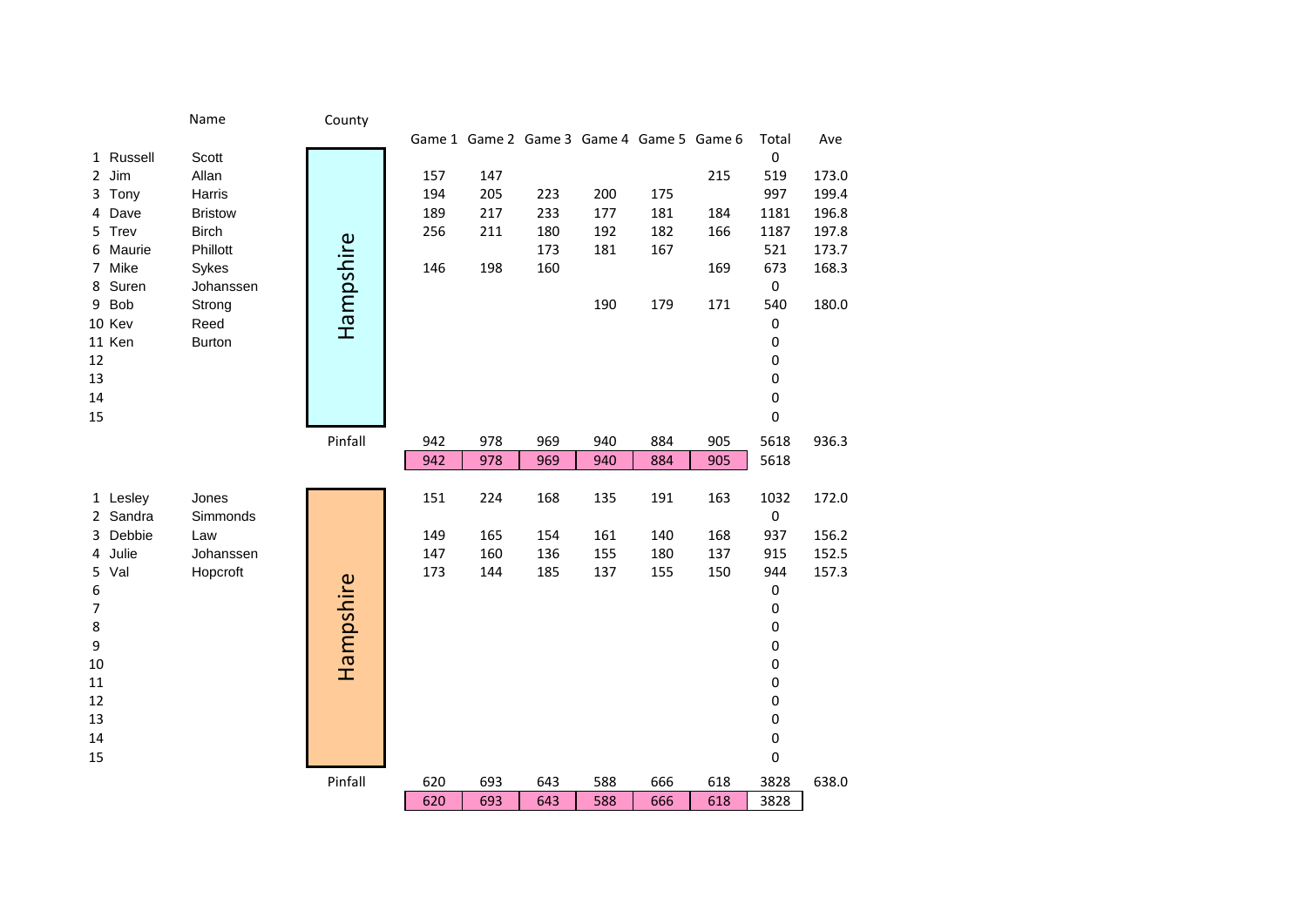|                         | Name              | County    |      |     |      |      |                                           |     |                        |        |
|-------------------------|-------------------|-----------|------|-----|------|------|-------------------------------------------|-----|------------------------|--------|
|                         |                   |           |      |     |      |      | Game 1 Game 2 Game 3 Game 4 Game 5 Game 6 |     | Total                  | Ave    |
| 1 Ricky                 | Cheong            |           | 220  | 207 | 226  | 197  | 244                                       | 220 | 1314                   | 219.0  |
| 2 David                 | Hon Kai Fung      |           | 175  | 265 | 182  | 202  | 181                                       | 172 | 1177                   | 196.2  |
| 3 Jamie                 | O'Dwyer           |           | 185  | 155 | 164  | 165  | 224                                       | 148 | 1041                   | 173.5  |
| 4 Robert                | <b>Bruce</b>      |           | 259  | 212 | 243  | 269  | 266                                       | 194 | 1443                   | 240.5  |
| 5 Guy                   | Lipscombe         |           |      |     | 279  | 214  | 153                                       | 234 | 880                    | 220.0  |
| 6 Brian                 | Wilkins           |           | 185  | 141 |      |      |                                           |     | 326                    | 163.0  |
| Jim<br>$\overline{7}$   | Wigmore           |           |      |     |      |      |                                           |     | $\pmb{0}$              |        |
| 8 Paul                  | <b>Morris</b>     |           |      |     |      |      |                                           |     | $\mathbf 0$            |        |
| 9 Matthew<br>10 Stepehn | Ashley<br>Ramdean | Middlesex |      |     |      |      |                                           |     | $\pmb{0}$<br>$\pmb{0}$ |        |
| 11                      |                   |           |      |     |      |      |                                           |     | $\pmb{0}$              |        |
| 12                      |                   |           |      |     |      |      |                                           |     | $\pmb{0}$              |        |
| 13                      |                   |           |      |     |      |      |                                           |     | $\pmb{0}$              |        |
| 14                      |                   |           |      |     |      |      |                                           |     | $\pmb{0}$              |        |
| 15                      |                   |           |      |     |      |      |                                           |     | 0                      |        |
|                         |                   | Pinfall   | 1024 | 980 | 1094 | 1047 | 1068                                      | 968 | 6181                   | 1030.2 |
|                         |                   |           | 1024 | 980 | 1094 | 1047 | 1068                                      | 968 | 6181                   |        |
|                         |                   |           |      |     |      |      |                                           |     |                        |        |
| 1 Diane                 | Hammond           |           | 170  | 131 | 157  | 110  | 84                                        | 142 | 794                    | 132.3  |
| 2 Caroline              | Harris            |           | 120  | 166 | 141  | 167  | 118                                       | 113 | 825                    | 137.5  |
| 3 Lynne                 | Walker            |           | 214  | 212 | 182  | 205  | 207                                       | 192 | 1212                   | 202.0  |
| 4 Hilary                | Mills             |           |      |     |      |      |                                           |     | $\pmb{0}$              |        |
| 5 Tracy                 | Lofty             |           | 154  | 181 | 186  | 172  | 140                                       | 162 | 995                    | 165.8  |
| 6                       |                   |           |      |     |      |      |                                           |     | $\pmb{0}$              |        |
| $\overline{7}$          |                   |           |      |     |      |      |                                           |     | $\pmb{0}$<br>$\pmb{0}$ |        |
| 8<br>9                  |                   | Middlesex |      |     |      |      |                                           |     | $\pmb{0}$              |        |
| 10                      |                   |           |      |     |      |      |                                           |     | $\pmb{0}$              |        |
| 11                      |                   |           |      |     |      |      |                                           |     | $\pmb{0}$              |        |
| 12                      |                   |           |      |     |      |      |                                           |     | $\mathbf 0$            |        |
| 13                      |                   |           |      |     |      |      |                                           |     | $\pmb{0}$              |        |
| 14                      |                   |           |      |     |      |      |                                           |     | $\pmb{0}$              |        |
| 15                      |                   |           |      |     |      |      |                                           |     | $\pmb{0}$              |        |
|                         |                   | Pinfall   | 658  | 690 | 666  | 654  | 549                                       | 609 | 3826                   | 637.7  |
|                         |                   |           | 658  | 690 | 666  | 654  | 549                                       | 609 | 3826                   |        |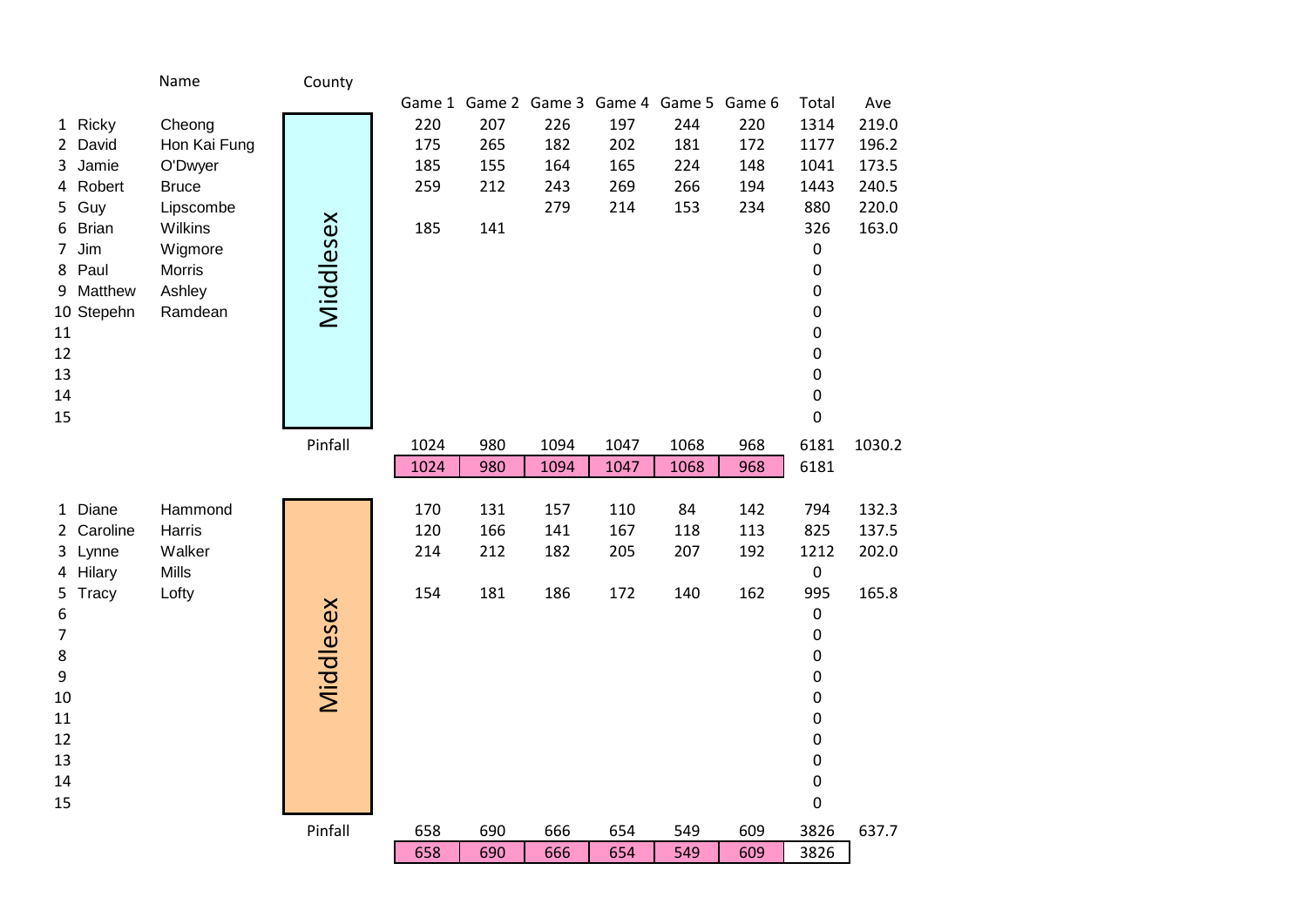|                  |                | Name              | County  |            |            |            |            |                                           |            |                          |       |
|------------------|----------------|-------------------|---------|------------|------------|------------|------------|-------------------------------------------|------------|--------------------------|-------|
|                  |                |                   |         |            |            |            |            | Game 1 Game 2 Game 3 Game 4 Game 5 Game 6 |            | Total                    | Ave   |
|                  | 1 lan<br>2 Ray | Oakley<br>Foreman |         | 153        | 219        | 236        | 140        | 191                                       | 200        | 1139<br>$\pmb{0}$        | 189.8 |
|                  | 3 Dave         | Thornton          |         | 171        | 200        | 171        | 166        | 142                                       | 168        | 1018                     | 169.7 |
|                  | 4 Robert       | Steward           |         | 147        | 216        | 142        | 153        | 169                                       | 146        | 973                      | 162.2 |
|                  | 5 Mark         | Cox               |         | 204        | 174        | 177        | 213        | 248                                       | 200        | 1216                     | 202.7 |
|                  | 6 Larry        | Exell             |         |            |            |            |            |                                           |            | $\pmb{0}$                |       |
|                  | 7 Mark         | Jenkins           |         |            |            |            |            |                                           |            | $\pmb{0}$                |       |
|                  | 8 Andrew       | Tapping           | Surrey  | 175        | 247        | 219        | 191        | 234                                       | 191        | 1257                     | 209.5 |
| 9                |                |                   |         |            |            |            |            |                                           |            | $\mathbf 0$              |       |
| 10               |                |                   |         |            |            |            |            |                                           |            | $\mathbf 0$              |       |
| 11               |                |                   |         |            |            |            |            |                                           |            | $\mathbf 0$              |       |
| 12               |                |                   |         |            |            |            |            |                                           |            | $\mathbf 0$              |       |
| 13               |                |                   |         |            |            |            |            |                                           |            | $\mathbf 0$<br>$\pmb{0}$ |       |
| 14<br>15         |                |                   |         |            |            |            |            |                                           |            | $\pmb{0}$                |       |
|                  |                |                   |         |            |            |            |            |                                           |            |                          |       |
|                  |                |                   | Pinfall | 850        | 1056       | 945        | 863        | 984                                       | 905        | 5603                     | 933.8 |
|                  |                |                   |         | 850        | 1056       | 945        | 863        | 984                                       | 905        | 5603                     |       |
|                  | 1 Kimberley    | Oakley            |         |            |            |            |            |                                           |            |                          | 202.3 |
|                  | 2 Anne         | Mitchell-Brown    |         | 146<br>125 | 216<br>134 | 228<br>188 | 250<br>175 | 193<br>155                                | 181<br>144 | 1214<br>921              | 153.5 |
|                  | 3 Angela       | Steward           |         | 144        | 154        | 182        | 149        | 143                                       | 154        | 926                      | 154.3 |
|                  | 4 Helen        | Morris            |         | 164        | 127        | 159        | 177        | 159                                       | 145        | 931                      | 155.2 |
| 5                |                |                   |         |            |            |            |            |                                           |            | $\pmb{0}$                |       |
| $\boldsymbol{6}$ |                |                   |         |            |            |            |            |                                           |            | $\pmb{0}$                |       |
| $\overline{7}$   |                |                   | Surrey  |            |            |            |            |                                           |            | $\pmb{0}$                |       |
| $\bf 8$          |                |                   |         |            |            |            |            |                                           |            | $\pmb{0}$                |       |
| $\boldsymbol{9}$ |                |                   |         |            |            |            |            |                                           |            | $\pmb{0}$                |       |
| 10               |                |                   |         |            |            |            |            |                                           |            | $\pmb{0}$                |       |
| 11               |                |                   |         |            |            |            |            |                                           |            | $\pmb{0}$                |       |
| 12               |                |                   |         |            |            |            |            |                                           |            | $\pmb{0}$                |       |
| 13               |                |                   |         |            |            |            |            |                                           |            | $\pmb{0}$                |       |
| 14               |                |                   |         |            |            |            |            |                                           |            | $\pmb{0}$                |       |
| 15               |                |                   |         |            |            |            |            |                                           |            | $\pmb{0}$                |       |
|                  |                |                   | Pinfall | 579        | 631        | 757        | 751        | 650                                       | 624        | 3992                     | 665.3 |
|                  |                |                   |         | 579        | 631        | 757        | 751        | 650                                       | 624        | 3992                     |       |